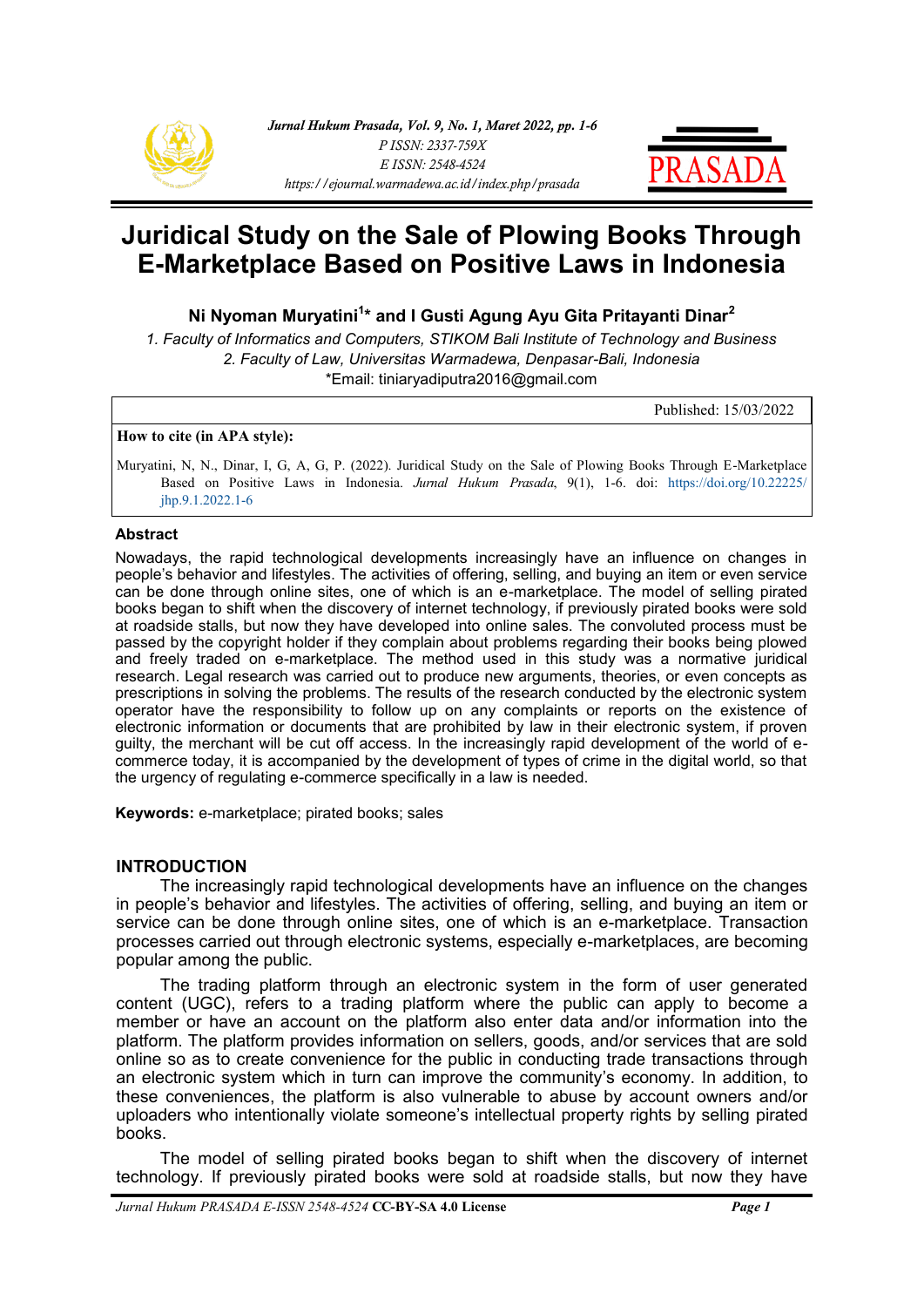developed into online sales. When it comes to book piracy, Indonesia has a bad reputation. Book piracy continues to emerge, ironically this cannot be stopped by law enforcement officials.

This problem is not just a matter of morality from pirates and consumers who prefer to buy pirated books over original books. There is a system and a large industry that perpetuates book piracy, and for some reason the applicable legal system has not been able to overcome it ('[Ancaman Serius Pembajakan Buku](#page-5-0)', 2020). Public in this case can be divided into two types, Firstly, they do not know that what they have done violates the rights of others. Second, the type who knows that the actions they have done violate the rights of others, but still buy the pirated books.

Public Relations of the Indonesian Publishers Association Arys Hilman, stated that currently there are still many electronic system providers in e-marketplaces who ignore the existence of merchants selling pirated books. Many sellers openly sell pirated books, even thousands of books. This indicates that the piracy of intellectual works has become an industry in Indonesia. Even the organizers of the electronic system seem to let it go because there are still many sellers with pirated goods [\(Widyanuratikah, 2019\).](#page-5-0) The convoluted process must be passed by the creator or copyright holder if they complain about problems regarding their books being pirated and freely traded on e-marketplaces. The price of pirated books on e-marketplaces is only a quarter of the price of the original books.

In the practice of law enforcement in the field of copyright in Indonesia, so far there have not been encouraging results. The cases of book piracy are increasing day by day and there is no legal settlement. This results in economic losses for authors and book publishers. The energy, time, and costs incurred by the author to produce a book copyright are not appreciated by the piracy of his work.

The ability to write is not owned by everyone, it is appropriate for the writers to get legal protection and their rights economically from the books that they produce. It is very pitty to see from the government's incessant promotion of the literacy spirit in the Indonesian people, but there is no attention to the fate of the book authors whose works have been hijacked by irresponsible people.

Copyright infringement is not a new thing in Indonesia, ranging from minor copyright infringement (photocopying without the author's permission), to serious violations of duplicating, and reselling. This occurs precisely in the midst of increasing national development implementation activities, especially in the fields of science, art and literature. This copyright infringement has reached a dangerous level and can damage the order of people's lives in general and the interest to create in particular [\(Hutagalung, 2012\).](#page-5-0) If this is allowed, it will have an impact on the death of the writer's creativity, because the results of his work and efforts are not appreciated. The culture of buying pirated books that is left and continues to grow is not impossible to destroy civilization.

## **METHOD**

The method used in this study was normative juridical research. According to Prof. Peter M., legal research is a process to find the rule of law, legal principles, and legal doctrines to answer the legal issues faced. Normative legal research is commonly referred to as researching the law in its meaning as law in books. Normative legal research interprets prescriptively about law as an ideal value system, law as a conceptual system, and law as a positive legal system. Legal research is carried out to produce new arguments, theories or concepts as prescriptions in solving problems at hand [\(Qamar et al.,](#page-5-0)  [2017\).](#page-5-0)

## **DISCUSSION**

**Legal Protection for Copyright Holders for Selling Pirated Books on the E-Marketplace Platform**

Transactions through e-marketplaces are in great demand today, because the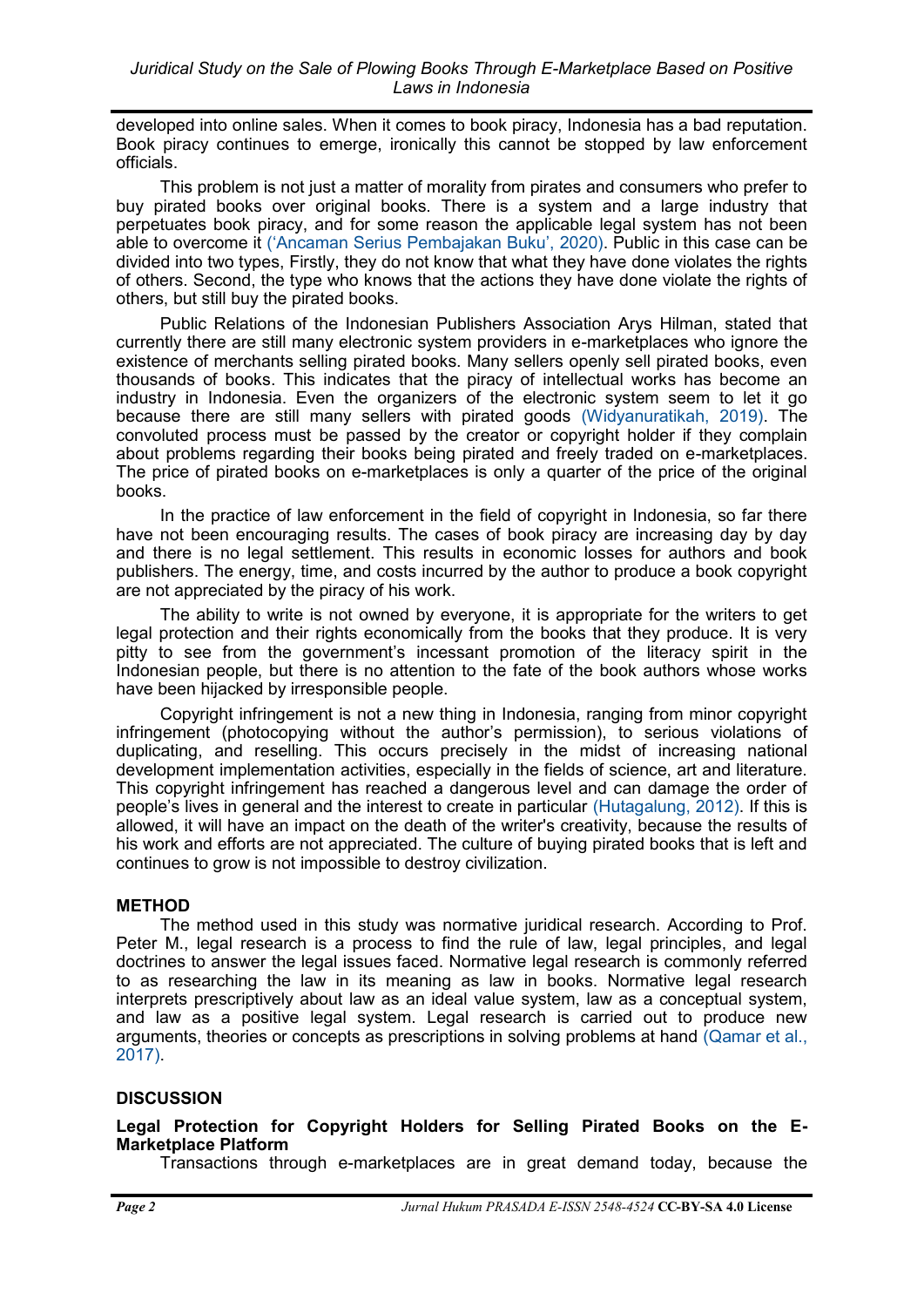transaction process can be done online. Certainly, in terms of time it is very efficient, and the choice of merchants from various kinds of goods and services needed is available in large quantities in one place. E-marketplace is a virtual market where sellers and buyers meet and conduct various types of transactions. Transactions in the internet world are defined as e-commerce. E-commerce has several characteristics, namely the internet is an intermediary medium to integrate business processes both sales, purchases, inventory, and ordering [\(Heriyanto, Wibowo, & Setiawan, 2016\).](#page-5-0)

The process of buying and selling transactions in e-marketplaces uses the principles of agreement in article 1233 of the Civil Law: "every agreement is born either by agreement or by law". Then in Article 1320 of the Civil Law: "The conditions for a valid agreement must consist of: agreeing those who bind themselves, the ability to make an engagement, a certain thing, and a lawful cause. Article 25 of Law Number 11 of 2008 concerning on Information and Electronic Transactions states, "Electronic information and/or electronic documents compiled into intellectual works, internet sites, and intellectual works contained in them are protected as Intellectual Property Rights under the provisions of the Laws and Regulations - invitation". Violations of intellectual property rights, especially copyrights, are currently found in many online transaction processes in e-marketplaces. There are so many works of copyrighted books that are the result of piracy which are sold freely at very cheap prices. Copyright as intellectual property has moral rights and economic rights that should be enjoyed by the creator of the copyrighted work of the book, but there are still many people who are not responsible and take the rights of others by selling pirated books for profit.

Copyright is the exclusive right of the creator that arises automatically based on declarative principles after a work is realized in a tangible form without reducing restrictions in accordance with the provisions of the legislation. Unlike other intellectual property rights, copyright is born when a work created by the creator. Since then, there has also been recognition of copyright. So, the framework of copyright protection is automatic and the registration agency for copyright is the initial proof of ownership of the rights of the creator. Registration is not a must, because without being registered copyright already exists, is recognized and protected. However, it will be very difficult to prove the existence of copyright, especially with copyrighted works that are not published by the creator and then recognized by others as the copyrighted work. For this reason, the creator should register his copyrighted work, as proof of ownership of a copyrighted work.

In Black's Law Dictionary it says:

*as a noun, and taken in an abstract sense, means justice, ethical correctness, or consonance with the rules of law or the principle of morals; a power privilege or immunity guaranted under constitution, statutes or decisional law or claimed as a result of long usage; A legally enforceable claim of one person againts another, that the other shall do a given act, or shall not do a given act….*

*Exclusive Right means right to exclude other for certain of time and take into account the limitation* [\(Jened, 2014\).](#page-5-0)

Rights are legally enforceable demands from one person against another party that compel the other party to act or not act (according to applicable law). Exclusive right is the right to exclude other parties within a certain period of time taking into account the applicable restrictions. Mertokusumo (1989) stated that, "rights are interests that are protected by law. Interests are individual or group demands that are expected to be fulfilled [\(Mertokusumo, 1989\).](#page-5-0) Therefore, everyone is obliged to respect and not violate the moral rights and economic rights of the creator or copyright holder.

Piracy is the illegal duplication of creations and/or related rights products and the broad distribution of the goods resulting from the reproduction in order to obtain economic benefits (Article 1 number 23 of Law Number 28 of 2014 concerning Copyright). As stated in Article 40 paragraph 1 letter (a) of the Copyright Law, books are protected creations, so the act of piracy is a violation of the law. IPR protection which is a proprietary system is a reward for the expression of personality or an incentive for the creator for his sacrifice in producing intellectual creations that have significant financial implications.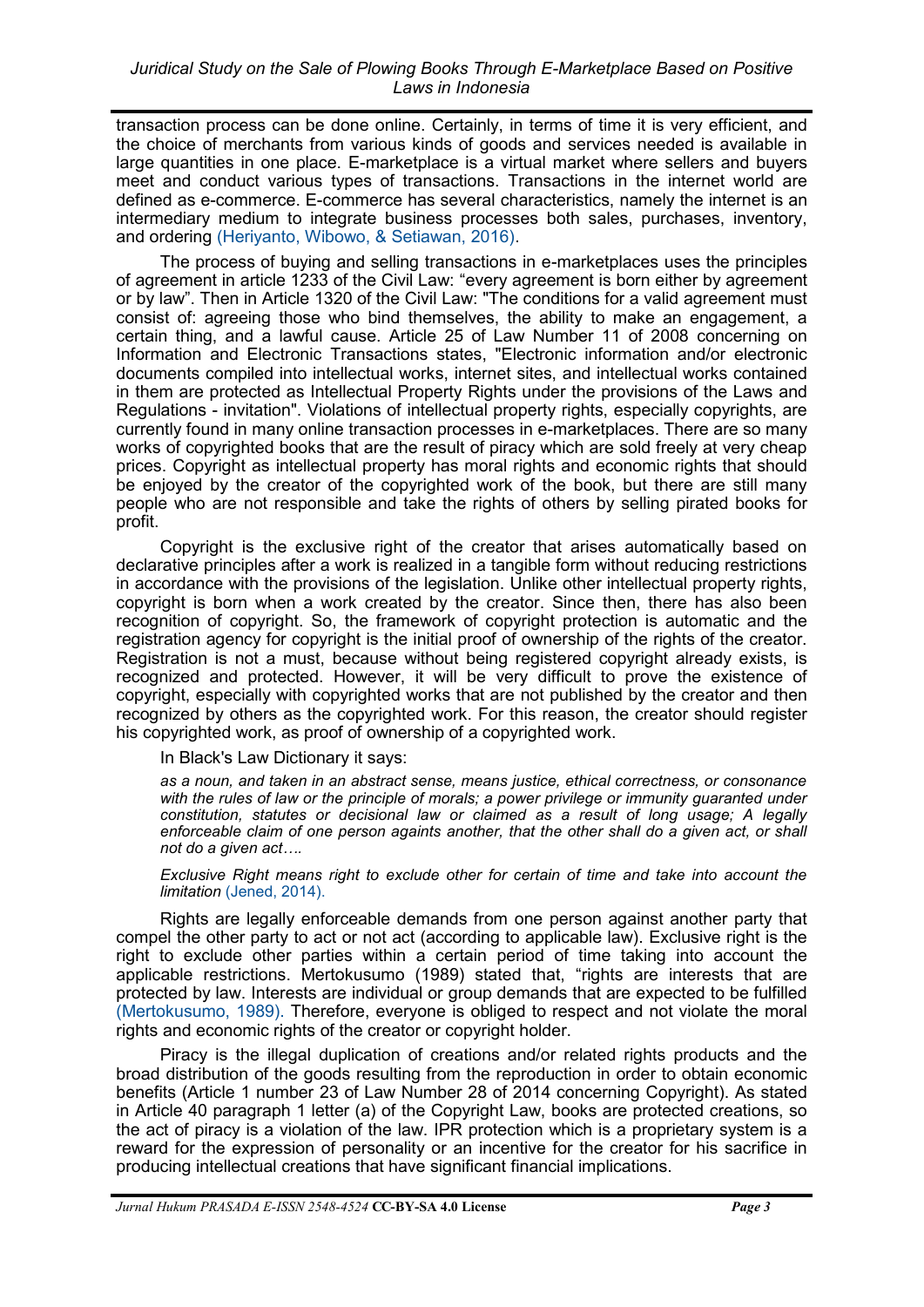### **Legal Efforts That Can Be Taken by Copyright Holders Against Selling Pirated Books on the E-Marketplace Platform**

Efforts that can be made by creators or copyright holders against the existence of merchants in an e-marketplace platform that sell pirated books are to report the matter to the organizer or platform provider. Platform providers should provide reporting tools that can be used to submit complaints about prohibited content, in this case violations of intellectual property rights, then follow up on complaints or reporting on content.

In article 10 of Law Number 28 of 2014 concerning Copyright it is stated, "the manager of a trading place is prohibited from allowing the sale and/or reproduction of goods resulting from copyright infringement and/or related rights in the trading place they manage". Referring to the article, the organizer or platform provider has the obligation to take firm action against the seller or merchant who commits an unlawful act, in this case selling pirated goods.

Misuse committed by the account owner and/or uploader can harm the platform provider, so that the platform provider can be perceived as being involved in such unlawful acts. This perception will become a scourge for platform providers if it is not placed in the right position, so that it can affect the continuity of its service business.

Based on the Circular Letter of the Minister of Communication and Information Number 5 of 2016, dated December 30, 2016 concerning Limitations and Responsibilities of Platform Providers and Traders (Merchant) Trading Through Electronic Systems (Electronic Commerce) in the Form of User Generated Content, it is stated that goods and/ or services containing Content that violates intellectual property rights is content that is prohibited from being traded by merchants.

Based on article 15 of the ITE Law, the platform provider as the provider of the electronic system is responsible for the operation of the electronic system, namely by providing reliable and safe electronic systems and being responsible for the proper operation of the electronic system. The liability provisions do not apply, in the event that it can be proven that the occurrence of coercive circumstances, errors, and/or negligence on the part of the user of the electronic system can be proven.

In Government Regulation Number 71 of 2019 concerning the Implementation of Electronic Systems and Transactions:

Article 5 paragraph (1) states, "Electronic system operators are required to ensure that their electronic system does not contain electronic information and/or electronic documents that are prohibited in accordance with the provisions of the legislation".

Article 5 paragraph (2) states, "Electronic system operators must ensure that their electronic system does not facilitate the dissemination of electronic information and/or electronic documents that are prohibited in accordance with the provisions of the legislation". This also mentions the role of the government to prevent the dissemination and the use of electronic information and/or electronic documents that have prohibited contents in accordance with the provisions of laws and regulations, namely by cutting off access and instruct the electronic system operator to terminate access.

The definition of private sphere electronic system operator, hereinafter referred to as private sphere PSE in the Regulation of the Minister of Communication and Information Technology Number 5 of 2020 concerning Private Scope Electronic System Operators (PSE), is the implementation of electronic systems by people, business entities, and the public. For private sector electronic system operators who do not carry out the obligations as stipulated in article 9 paragraph (3), where PSE is obliged to ensure that the electronic system does not contain or facilitate the dissemination of prohibited electronic information and/or electronic documents, access to the electronic system will be cut off. (access blocking). This PP also mentions the obligation of PSE to provide reporting facilities, provide responses to such complaints, conduct independent inspections and/or request verification of complaints and/or reports to the Minister or related Ministries and Institutions, provide notification to users of the electronic system regarding reports against information and/or electronic documents uploaded by electronic system users, rejecting complaints or reports if the reported electronic information or documents are not prohibited electronic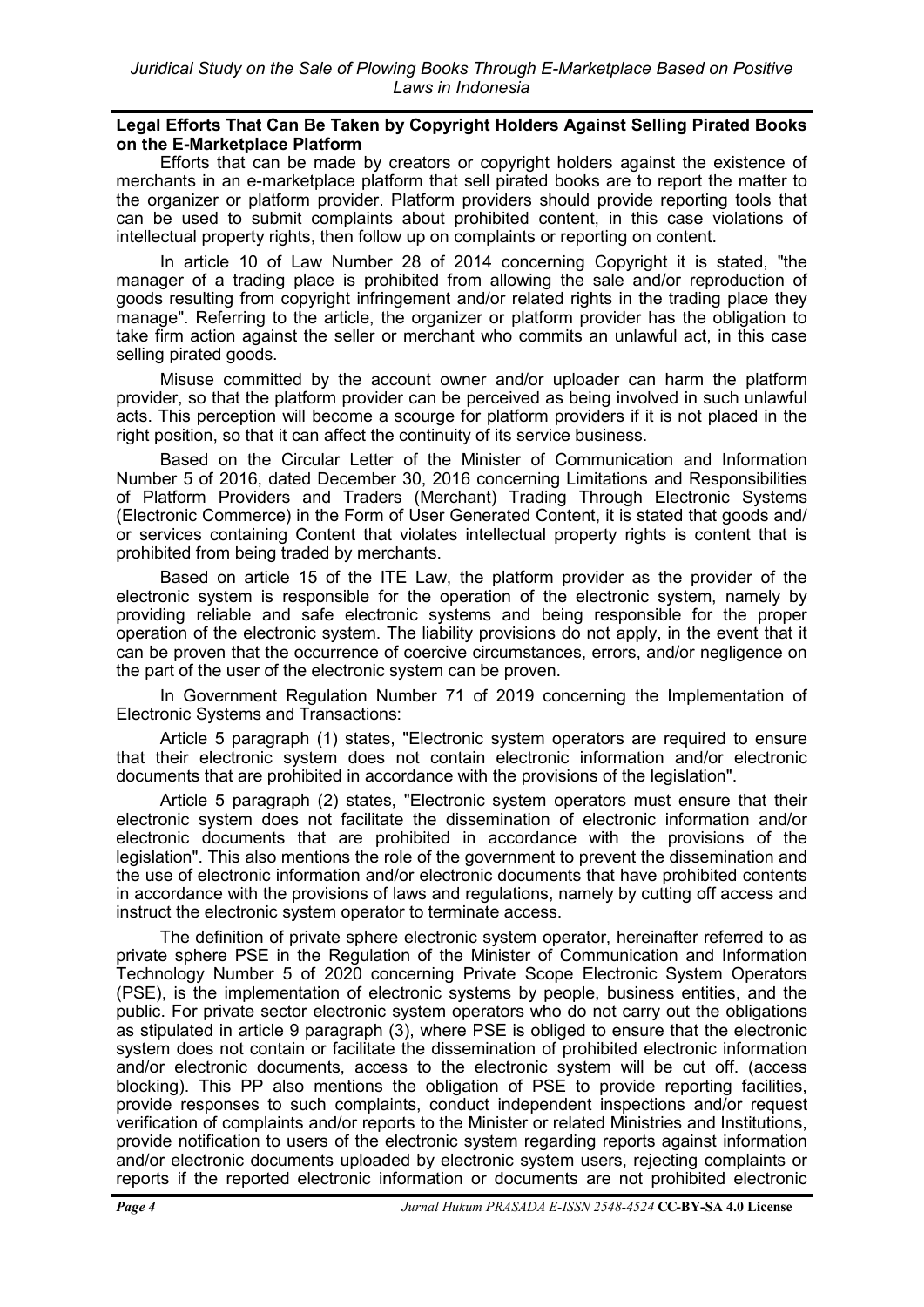information or documents. For private sector PSEs who do not fulfill these obligations, access to the electronic system will be cut off. PSE private scope of user generated content can be released from legal responsibility if it has carried out these obligations and terminated access to prohibited information and/or electronic documents.

Requests for termination of access to prohibited information and/or electronic documents may be submitted by the public, ministries or agencies, law enforcement officers, and judicial institutions. The application is submitted through the website and/or application, non-electronic mail and electronic mail (electronic mail). PSE ordered by the Minister to terminate access to prohibited information and/or electronic documents, must implement it no later than 1x 24 hours after the order for termination of access is received. For PSEs who do not carry out the order to terminate access, they will be subject to administrative sanctions in the form of fines, the amount of which is in accordance with the provisions of the laws and regulations regarding non-tax state revenues. Then for PSEs who do not terminate access and pay fines, the Minister may terminate access or order Internet Service Providers to terminate access to their electronic systems.

Article 55 of the Copyright Law regulates how to report to merchants selling pirated goods, it is stated that anyone who knows of copyright infringement in the electronic system can report it to the minister. In the event that sufficient evidence is found, the minister in charge of governmental affairs in the field of telecommunications and information technology will close part or all of the content that violates copyright in the electronic system or render the services of the electronic system inaccessible. In the event that the internet site closure is carried out as a whole within 14 (fourteen) days after the closure, the minister is obliged to request a court order.

Settlement of copyright disputes can be done through alternative dispute resolution, arbitration, or commercial courts, besides the commercial court there is no other court authorized to handle copyright dispute resolution. The creator or copyright holder has the right to file a claim for compensation to the commercial court for copyright infringement. The right to file a civil lawsuit for copyright infringement does not reduce the author's right to criminally prosecute.

At the request of the aggrieved party for copyright infringement, the commercial court may issue a provisional decision. Prevent the entry of goods suspected of being the result of copyright infringement into trade routes, withdraw from circulation, confiscate and store as evidence relating to copyright infringement, secure evidence and stop infringement in order to prevent greater losses.

As a last resort, if the civil lawsuit filed does not get satisfactory results, the creator or copyright holder can take a criminal prosecution.

Article 113 paragraph (4) of the Copyright Law states: "Anyone who fulfills the elements as referred to in Article 9 paragraph (3) which is committed in the form of piracy, shall be punished with imprisonment for a maximum of 10 (ten) years and/or a fine a maximum of Rp.4,000,000,000.00 (four billion rupiah)".

Article 114 of the Copyright Law states: "every person who manages a trading place in all its forms who knowingly and knowingly allows the sale and/or reproduction of goods resulting from copyright infringement and/or related rights in the trading place he manages as referred to in article 10, shall be sentenced to a maximum fine of Rp. 100,000,000.00 (one hundred million rupiah)".

## **CONCLUSION**

The form of legal protection provided by the State of Indonesia to the creator or copyright holder in cases of book piracy through the electronic system is to regulate it into several laws and regulations. Authors or copyright holders whose books are pirated and then traded on e-marketplaces can submit reports or complaints to the electronic system operator (PSE). The PSE party is obliged to follow up on the incoming report or complaint. The relevant minister may order the PSE to terminate access to merchants who commit such violations. If the PSE does not carry out its obligations as ordered by law, it can be subject to administrative sanctions, fines or even criminal prosecution. Dispute resolution